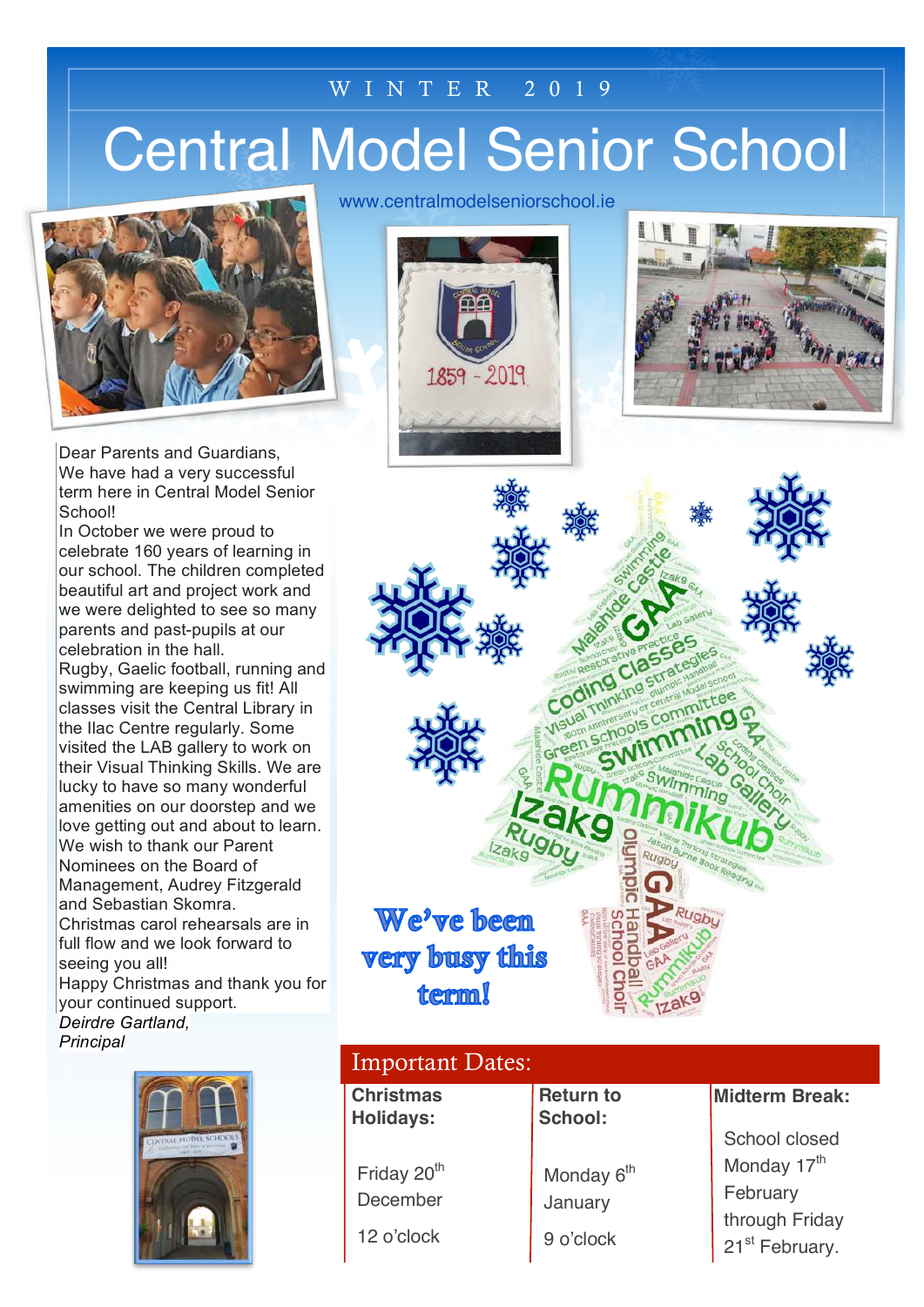### 2nd Class: Mr. Fay, Ms. Kildee and Ms. Gillespie



### 3<sup>rd</sup> Class: Mr. Wrynn, Ms. Russell and Ms. Conaghan

3<sup>rd</sup> class is working hard this term both inside and outside the classroom. They've enjoyed a trip to Malahide Castle to celebrate tree day, participated in a coding workshop and learned about Ancient Egypt.

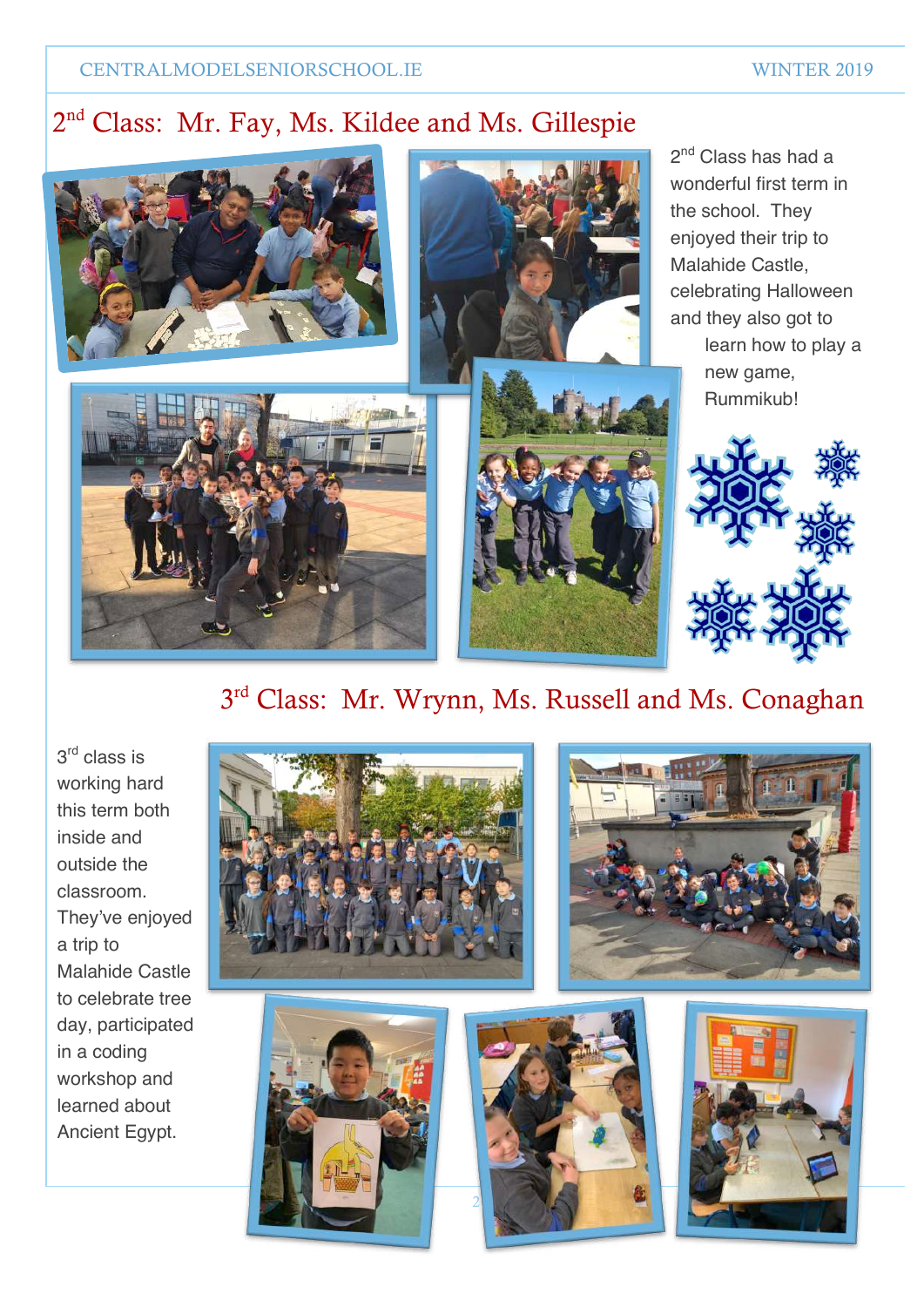### 4th Class: Ms. Mooney, Ms. O'Callaghan and Ms. Brady





 $4<sup>th</sup>$  class had a scream at the Big Scream Festival this Halloween, as well as enjoying GAA and a Lego workshop in the library! Having fun while they're learning is their speciality.







# 5<sup>th</sup> Class: Ms. Crosson and Mrs. Whiston









5<sup>th</sup> class has a knack for combining fun with learning! They really enjoyed learning about capacity while making Halloween potions and they explored their creativity with special effects make up. GAA practice is keeping them fit and healthy!